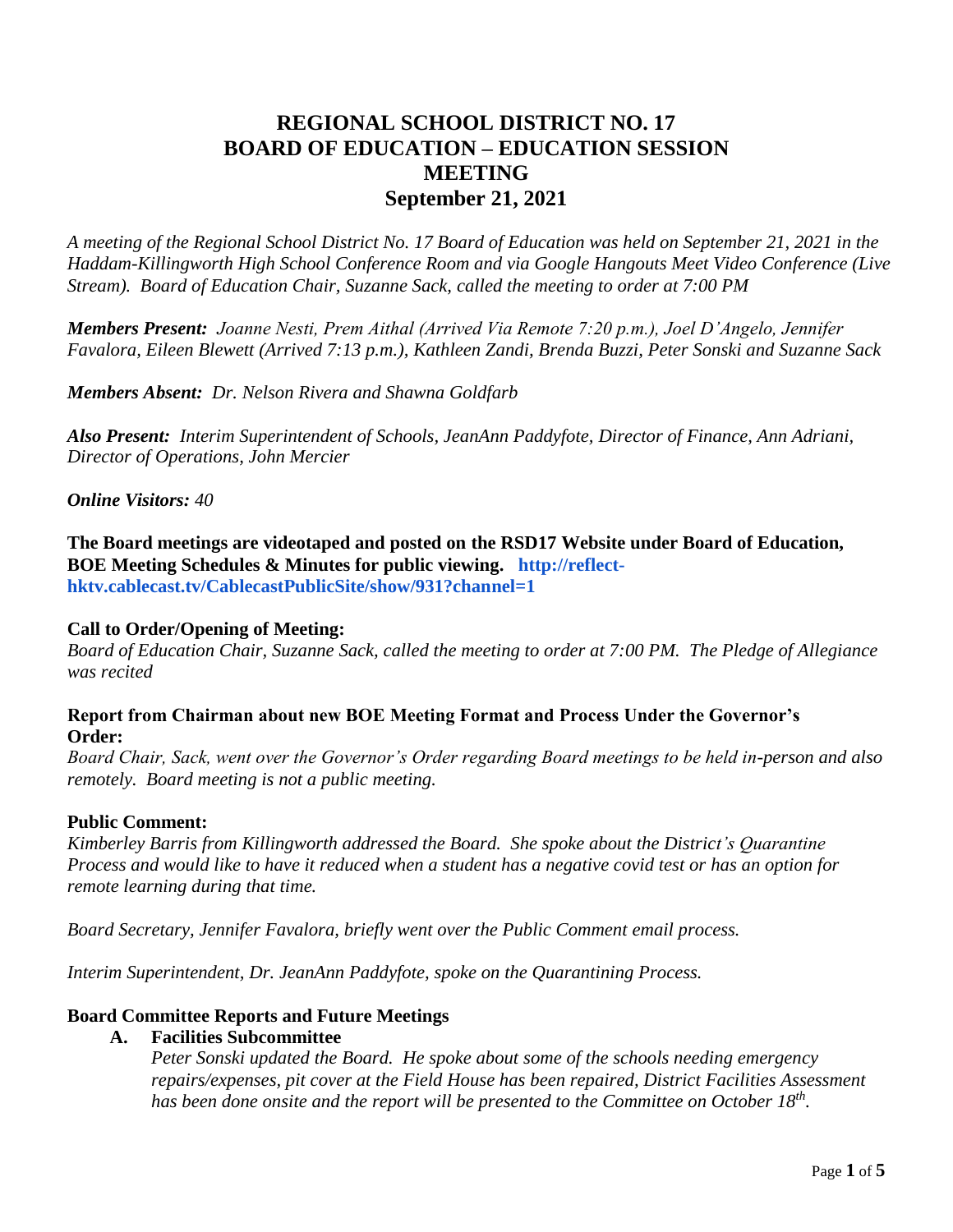## **B. Finance Subcommittee**

*Eileen Blewett updated the Board. She spoke on HK Cubs Programs, Unaffiliated Contracts, Covid Expenses, Grants, Lunch Program Funds, ARP ESSER Funds and Health Insurance Funds from Staff not returning for the 21-22 School year.*

## **C. Policy Subcommittee**

*Joanne Nesti updated the Board. She spoke about how the Committee met and is working on the 6000 Series. She advised that some policies that are in place will be deleted and some will be kept.* 

- **D. Communications Subcommittee** *No Report.*
- **E. Personnel and Evaluation Subcommittee** *No Report.*

### **F. Curriculum Subcommittee**

 *Kathy Zandi updated the Board. She spoke about how the Committee discussed Curriculum work that happened during the summer, Summer School Programs and continuing some of those post-Covid, and Update on Equity Work.*

### **G. Strategic Planning Subcommittee**

*Prem Aithal updated the Board. He spoke about the September 27-29th Focus Groups, and the November Community Survey.*

### *.* **Board Liaison Reports:**

### **A. Healthy Communities – Healthy Kids Council**

*Jen Favalora updated the Board. She spoke about the Executive Director's resignation, gave an update on the Pumpkin Run and the agency working on a new website and a Strategic Plan.*

### **B. LEARN**

 *Jen Favalora updated the Board. She said the LEARN is looking at a new rebrand so Community members understand what resources they can offer to the Communities. Also, she spoke on their app they created to collect vaccination cards, and Opening of Schools update.*

## **C. Park & Recreation**

*No Report.*

### **D. Haddam Board of Selectmen**

*Jennifer Favalora updated the Board. She spoke about how Brainerd Library Reopened, Health District is encouraging Flu-Shots this year, tracking covid numbers and Bridge will be undergoing construction causing delays/traffic.*

### **E. Killingworth Board of Selectmen**

*Kathy Zandi updated the Board. She spoke about Selectmen discussing Town Business and discussed some questions that the First Selectman raised at the meeting.*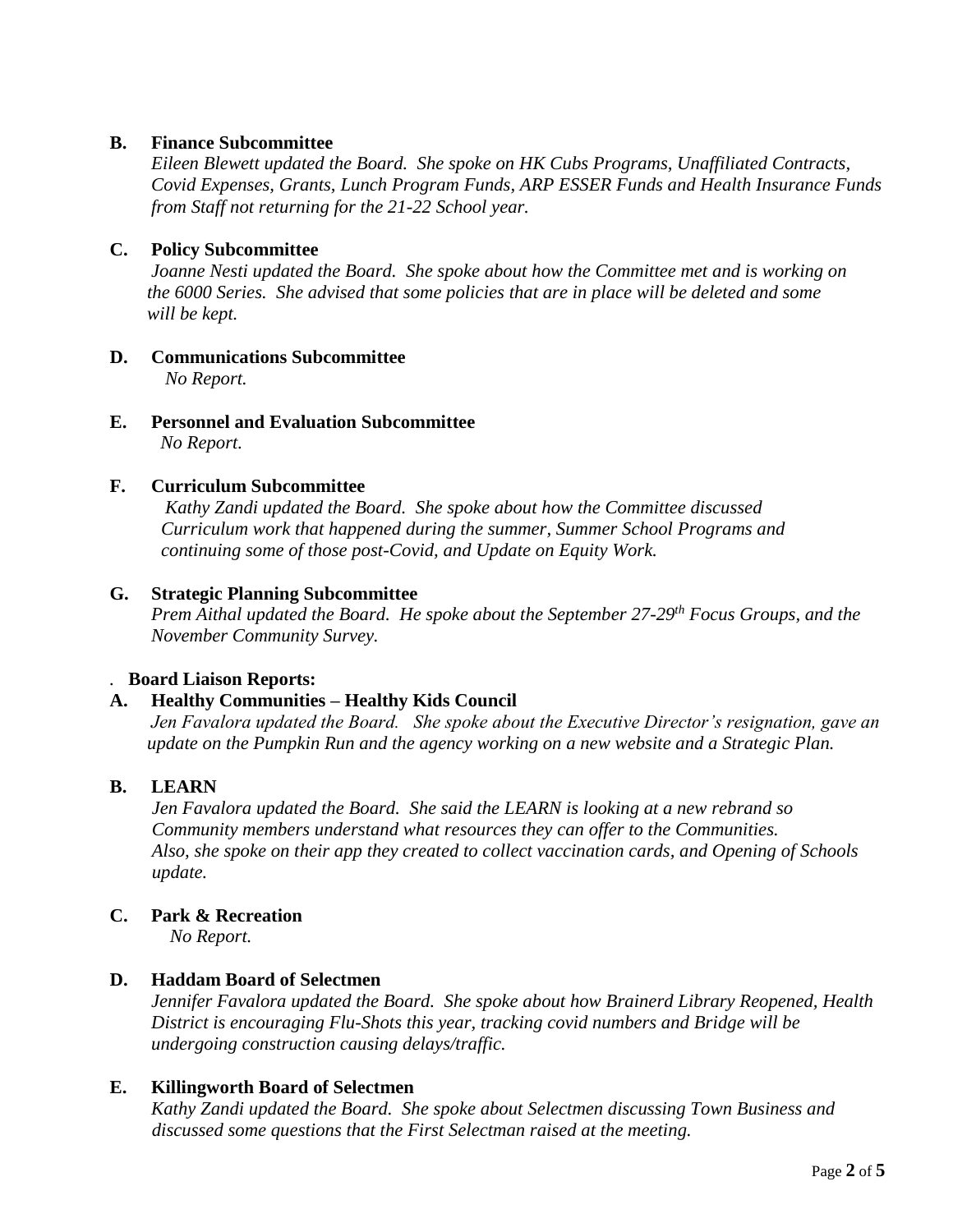## **Superintendent's Report**

## **A. Schools and Student Transportation**

 *Dr. JeanAnn Paddyfote updated the Board. She spoke about holding Curriculum Night virtually, District Covid Dashboard and gave an update on Student Bus Transportation.*

### **B. Professional Development and Evaluation Committee (PDEC)**

*Dr. JeanAnn Paddyfote updated the Board. The Committee decided to adopt the Flexibilities and she will bring it back to the Board on October 5th. This would be an amendment to the original document.*

## **C. Legislative Update**

*Dr. JeanAnn Paddyfote updated the Board. She spoke on Executive Orders: 13D, 13F and 13G, and number of District staff vaccinated and the process of the others who decide not to get vaccinated.*

### **Director of Fiscal Operations A. Budget Transfers**

*Ann Adriani updated the Board. She spoke about the one Budget Transfer and a motion was brought to the table.*

*Brenda Buzzi MOVED and Eileen Blewett SECONDED a motion to approve the Budget Transfer of \$33,250 from Professional Services OT-PT to COTA Special Education Salary.*

*Motion passed unanimously 9-0-0 by the following Votes:*

| Kathleen Zandi           | YES        | Shawna Goldfarb Absent |      |     |  |
|--------------------------|------------|------------------------|------|-----|--|
| Peter Sonski             | YES        | Jennifer Favalora YES  |      | NO. |  |
| Dr. Nelson Rivera Absent |            | Joel D'Angelo          | YES  | NO. |  |
| Eileen Blewett           | YES.       | Brenda Buzzi           | YES. | NО  |  |
| Joanne Nesti             | YES<br>NO. | Prem Aithal            | YES  | NΟ  |  |
|                          |            | <b>Suzanne Sack</b>    | YES  | N() |  |

### **Old Business:**

*Joanne updated the Board. She went through each policy and spoke briefly on the informational items under B.*

- **A. Policies for Second Read and Approval**
- **1. 5160/3541 Transportation**
- **2. 5131.911 Bullying Prevention and Intervention**
- **3. 5125 Non-Discrimination (Students)**
- **4. 5145 Student Privacy**

**5. 5145.5 Policy Regarding Title IX of the Education Amendments of 1972- Prohibition of Sex Discrimination and Sexual Harassment (Students)**

- **B. Items of Information**
- **1. Administrative Regulation Regarding Discrimination Complaints (Students)**
- **2. Safe School Climate Plan**
- **3. Administrative Regulation Regarding Title IX of the Education Amendments of 1972-**

**Prohibition of Sex Discrimination and Sexual Harassment (Students)** 

**4. Immunizations**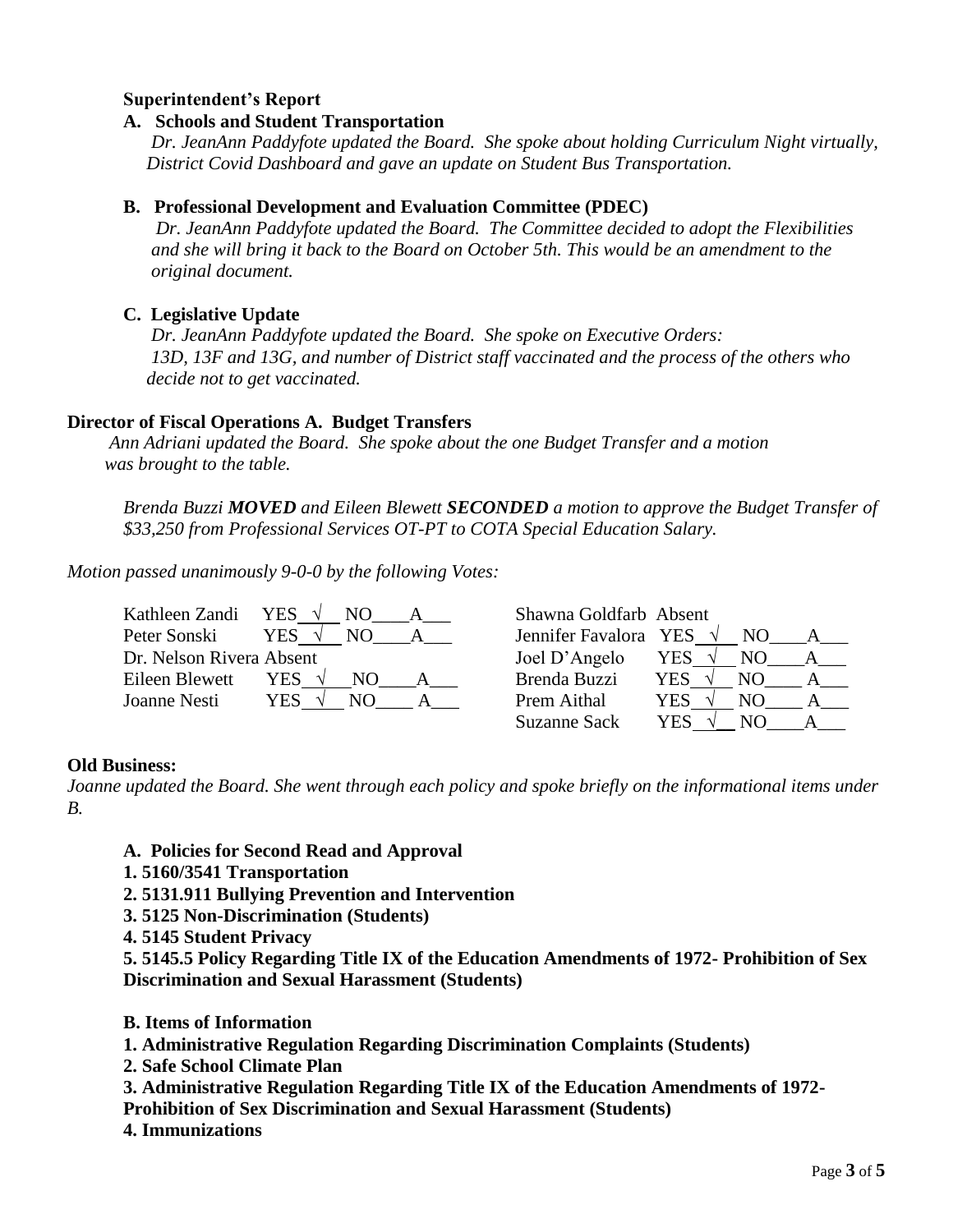### **5. Health Assessments**

*Joel D'Angelo MOVED and Kathleen Zandi SECONDED a motion to approve Transportation Policy #5160/3541, Bullying Prevention and Intervention Policy #5131.911, Non-Discrimination (Students) Policy #5152, Student Privacy Policy #5145 with an amendment to remove "At the Beginning of the School Year" under Section II, B, 2.b. and Policy #5145.5 Regarding Title IX of the Education Amendments of 1972- Prohbition of Sex Discrimination and Sexual Harassment (Students)*

*Motion passed unanimously 9-0-0 by the following Votes:*

| Kathleen Zandi           | YES $\sqrt{ }$    | Shawna Goldfarb Absent |             |
|--------------------------|-------------------|------------------------|-------------|
| Peter Sonski             | <b>YES</b><br>NO. | Jennifer Favalora YES  | NO.         |
| Dr. Nelson Rivera Absent |                   | Joel D'Angelo          | YES<br>NO.  |
| Eileen Blewett           | YES.<br>NO.       | Brenda Buzzi           | YES.<br>NO. |
| Joanne Nesti             | YES.<br>NΟ        | Prem Aithal            | YES<br>NΟ   |
|                          |                   | <b>Suzanne Sack</b>    | YES<br>NO.  |

#### **New Business:**

- **A. Board By-Law 9311 for First Read and Approval of Three Policies**
- **B. First Read and Approval of Policies**
- **1. 6116 Parent-Teacher Communication**
- **2. 6172.6 Credit for Online Courses and Remote Learning**
- **3. 9325 Meeting Conduct**
- **C. Item of Information**

**1. Administrative Procedure: Limited Exemptions from In-Person School and Eligibility for and Provision for Continued Educational Opportunities During the 2021-2022 School Year** 

*Joanne Nesti MOVED and Brenda Buzzi SECONDED a motion to suspend By-Law 9311 for this meeting.*

*Motion passed unanimously 9-0-0 by the following Votes:*

| Kathleen Zandi YES $\sqrt{}$ |             | Shawna Goldfarb Absent |                |     |  |
|------------------------------|-------------|------------------------|----------------|-----|--|
| Peter Sonski                 | YES.        | Jennifer Favalora YES  |                | NO. |  |
| Dr. Nelson Rivera Absent     |             | Joel D'Angelo          | YES $\sqrt{ }$ | NO. |  |
| Eileen Blewett               | YES.<br>NO. | Brenda Buzzi           | YES.           | NO. |  |
| Joanne Nesti                 | YES.<br>N() | Prem Aithal            | YES            | NО  |  |
|                              |             | <b>Suzanne Sack</b>    | YES            | N() |  |

*Joanne Nesti MOVED and Kathleen Zandi SECONDED a motion to approve Parent-Teacher Communication Policy #6116, Credit for Online Courses and Remote Learning Policy #6172.6 and Meeting Conduct Bylaw #9325.*

*Motion passed unanimously 9-0-0 by the following Votes:*

| Kathleen Zandi           | YES.<br>NО  | Shawna Goldfarb Absent |     |     |  |
|--------------------------|-------------|------------------------|-----|-----|--|
| Peter Sonski             | YES         | Jennifer Favalora YES  |     | NO. |  |
| Dr. Nelson Rivera Absent |             | Joel D'Angelo          | YES | N() |  |
| Eileen Blewett           | YES –<br>NΩ | Brenda Buzzi           | YES | NO  |  |
| Joanne Nesti             | YES         | Prem Aithal            | YES | NO  |  |
|                          |             |                        |     |     |  |

| Kathleen Zandi           | YES $\sqrt{ }$ | Shawna Goldfarb Absent |     |     |  |
|--------------------------|----------------|------------------------|-----|-----|--|
| Peter Sonski             | YES.<br>NO.    | Jennifer Favalora YES  |     | NO. |  |
| Dr. Nelson Rivera Absent |                | Joel D'Angelo          | YES | NO. |  |
| Eileen Blewett           | YES.<br>NO.    | Brenda Buzzi           | YES | NO. |  |
| Joanne Nesti             | YES<br>NO      | Prem Aithal            | YES | N() |  |
|                          |                | <b>Suzanne Sack</b>    | YES | N() |  |